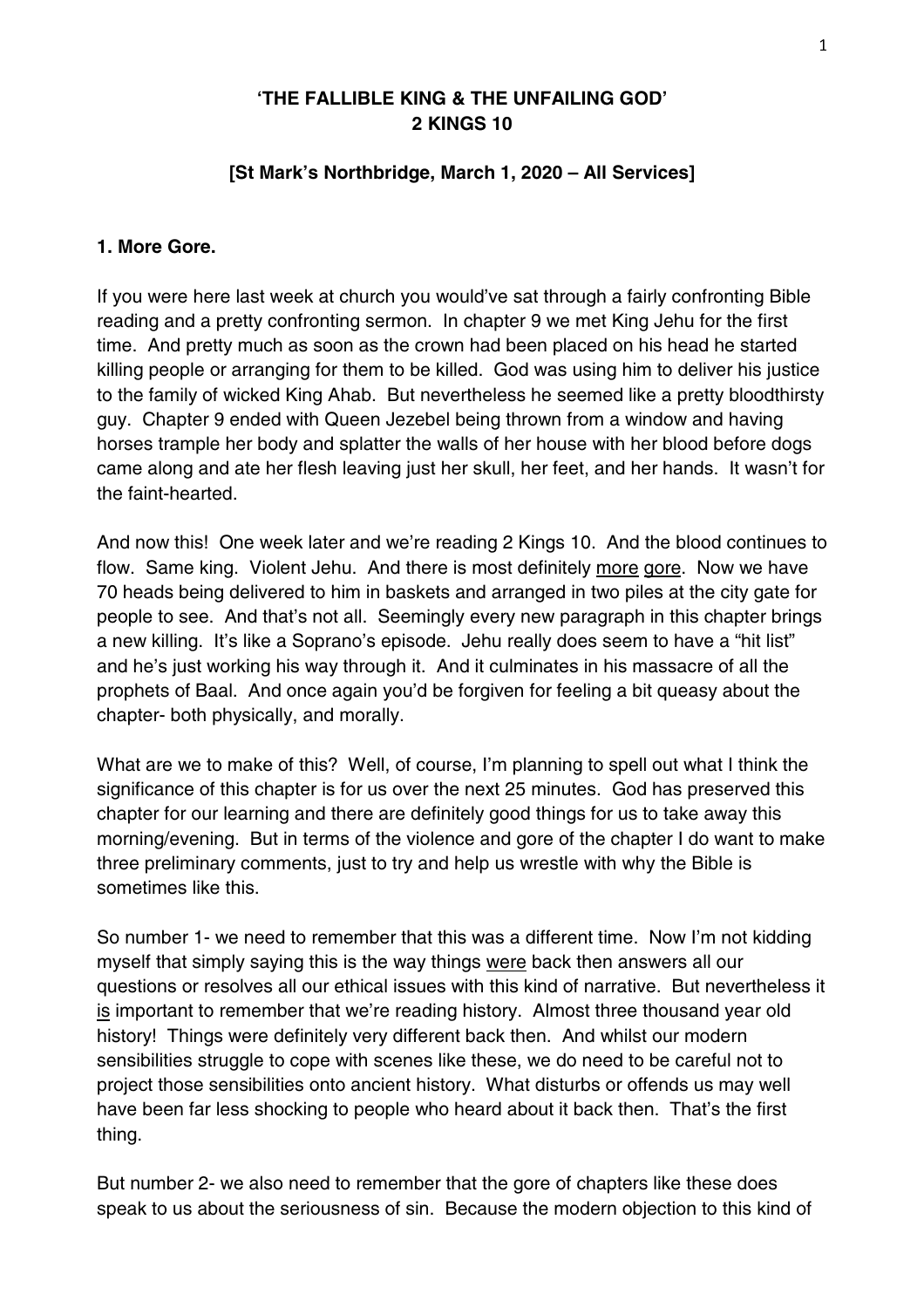retribution includes a similar objection to the whole concept of divine punishment, and especially of hell. We need to accept the fact that part of why modern Australians might baulk at this chapter is because they really don't like the idea of a just God (at least not until it really suits them). But as Pat reminded us last week, we actually really need a God who is just. And part of coming to terms with his justice is coming to terms with the serious evil of sin, and learning to accept that great rebellion against God deserves great punishment.

But number 3- we need to remember that God chooses to use people to accomplish his purposes, and he only has sinful people to choose from! One of the things we especially need to wrestle with in this passage is the fact that God uses Jehu to bring justice to the family of Ahab. But just because God is using him, doesn't absolve him from his own moral accountability. This is always the way with God. He uses the weak, the foolish, and the sinful. He has, in fact, chosen to accomplish much of his work in the world through human agents. And it's not as if he has any sinless human beings to choose from $^1$ .

So, please bear those three things in mind as we look back over this chapter and draw our conclusions. 1- this was a different time. 2- the gore of these chapters does speak to the seriousness of sin. And 3- God uses sinful people to accomplish his purposes. But now let's go back to the text and briefly summarise what we find in each section of this chapter. Here are the final chapters in the Jehu story.

# **2. The Final Chapters in the Jehu Story.**

#### **- the elimination of Ahab's sons (vv.1-11)**

Firstly, verses 1-11. The elimination of Ahab's sons. Here we discover that Jehu's plan to obliterate the family of his predecessor Ahab is not finished. He is aware of 70 sons of the house of Ahab- quite probably grandchildren- all living in the care of some elders and guardians in Samaria. So Jehu writes a letter to the guardians and elders. And he encourages them to assemble the sons and others into a fighting force and to prepare themselves for his attack. But Jehu's reputation has already reached the ears of these men and they are terrified at the thought. So instead of doing as he suggested they completely capitulate and write back telling him they will serve him as king and follow his orders. So Jehu writes back again requesting they prove their loyalty by decapitating the 70 princes and sending him their heads. Incredibly, these weak and fearful men did exactly as Jehu asked. And when the heads arrive in Jezreel, Jehu proudly displays them at the city gate. Then the next day he stands up to make a speech to the people of Jezreel. Verse 9.

[Read 10:9-10]

 $\overline{2}$ 

 $^{\rm 1}$  Apart from one notable exception, of course.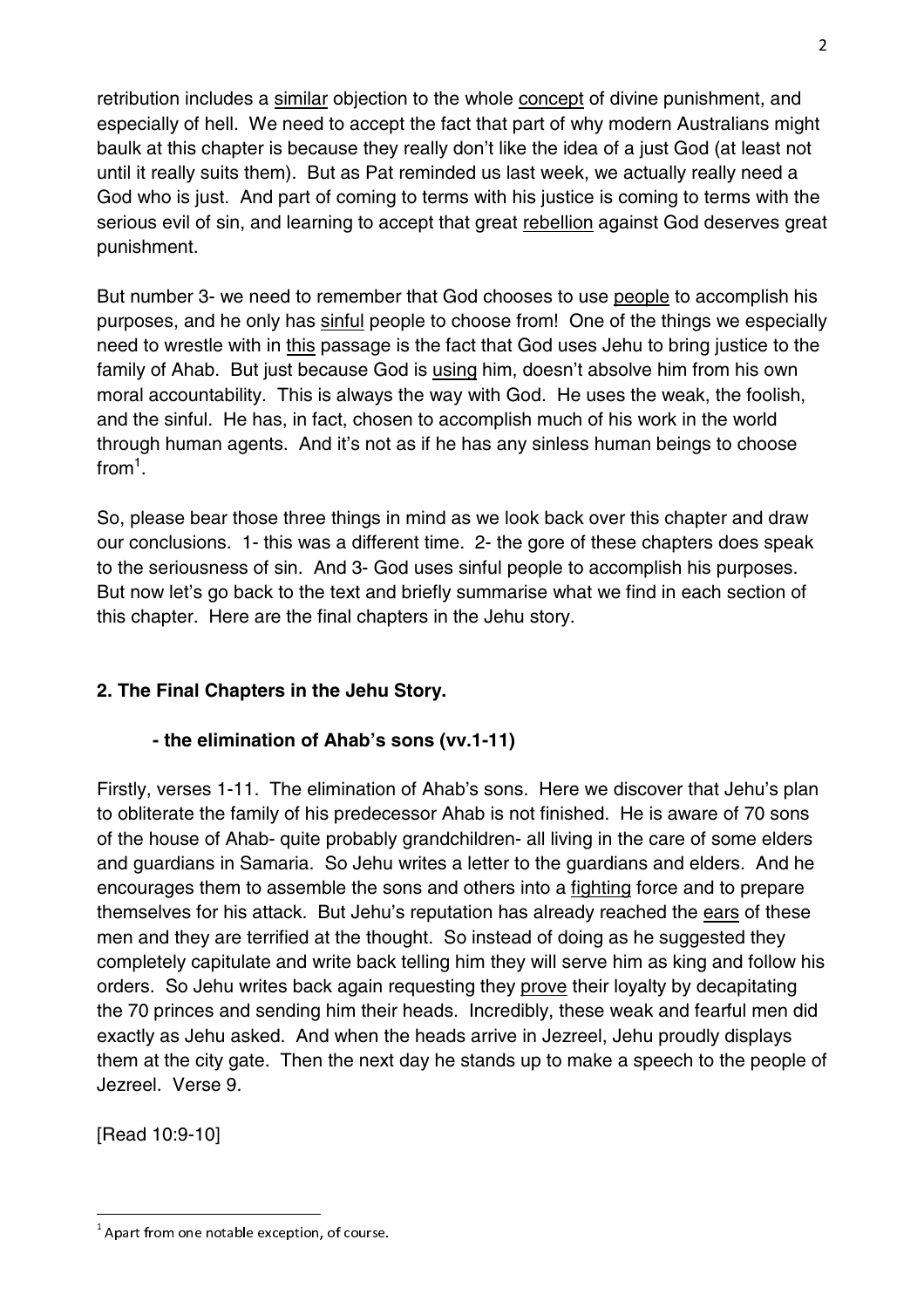I think he's taking responsibility for the death of Ahab but claiming innocence for the death of the 70 princes. Nevertheless, he states his belief that what has befallen both Ahab and his descendants is the judgement of God. And in this he speaks the truth. Nevertheless, the summary verse for this section in verse 11 reminds us just how merciless and brutal Jehu was.

# [Read 10:11]

### **- the elimination of Ahaziah's relatives (vv.12-14)**

Then we come to verses 12-14 where we see Jehu eliminating the relatives of Ahaziah. Ahaziah was a king in Judah not Israel, but he was related by marriage to Ahab's family<sup>2</sup> so perhaps he was therefore tainted in Jehu's mind. And in these verses he just happens to meet some of Ahaziah's relatives on the road. And he captured them and slaughtered them- 42 people in all. Once again, the summary at the end of verse 14 speaks to Jehu's brutality. He left no survivor.

# **- the elimination of the rest of Ahab's family (vv.15-17)**

But then in verses 15-17 we come back to more members of **Ahab's** family being eliminated. This time we hear about how Jehu meets a guy called Jehonadab on the road and he discovers that Jehonadab is a friend not a foe. Perhaps Jehonadab too had heard of Jehu's reputation and was too scared to be anything but obsequious. In any event, Jehonadab is welcomed into Jehu's chariot with these words. Verse 16.

#### [Read 10:16]

By this stage I think most readers would be pretty suspicious of Jehu. When we hear him brag about his zeal for the LORD, it's hard not to wonder whether that's really what's going on. He may well mean it quite sincerely in one sense. But it's also hard to avoid a growing sense that this guy just likes killing people. It's also hard to miss the fact that a lot of this killing seems to be to his advantage politically. And of course, we're then told that he rode into Samaria and killed all who were left there from Ahab's family. Againno survivors. And this was according to the LORD's prophecy through Elijah<sup>3</sup>. But it feels like there's more to this for Jehu than just delivering the LORD's justice.

And this is often the way in life isn't it? We might meet someone who claims to be deeply committed to God. They certainly talk the talk. But there are things about their conduct which raise questions in our minds. Are they really as zealous for God as they say? Are they the real deal?

 2

 $3^{3}$  1 Kings 21:21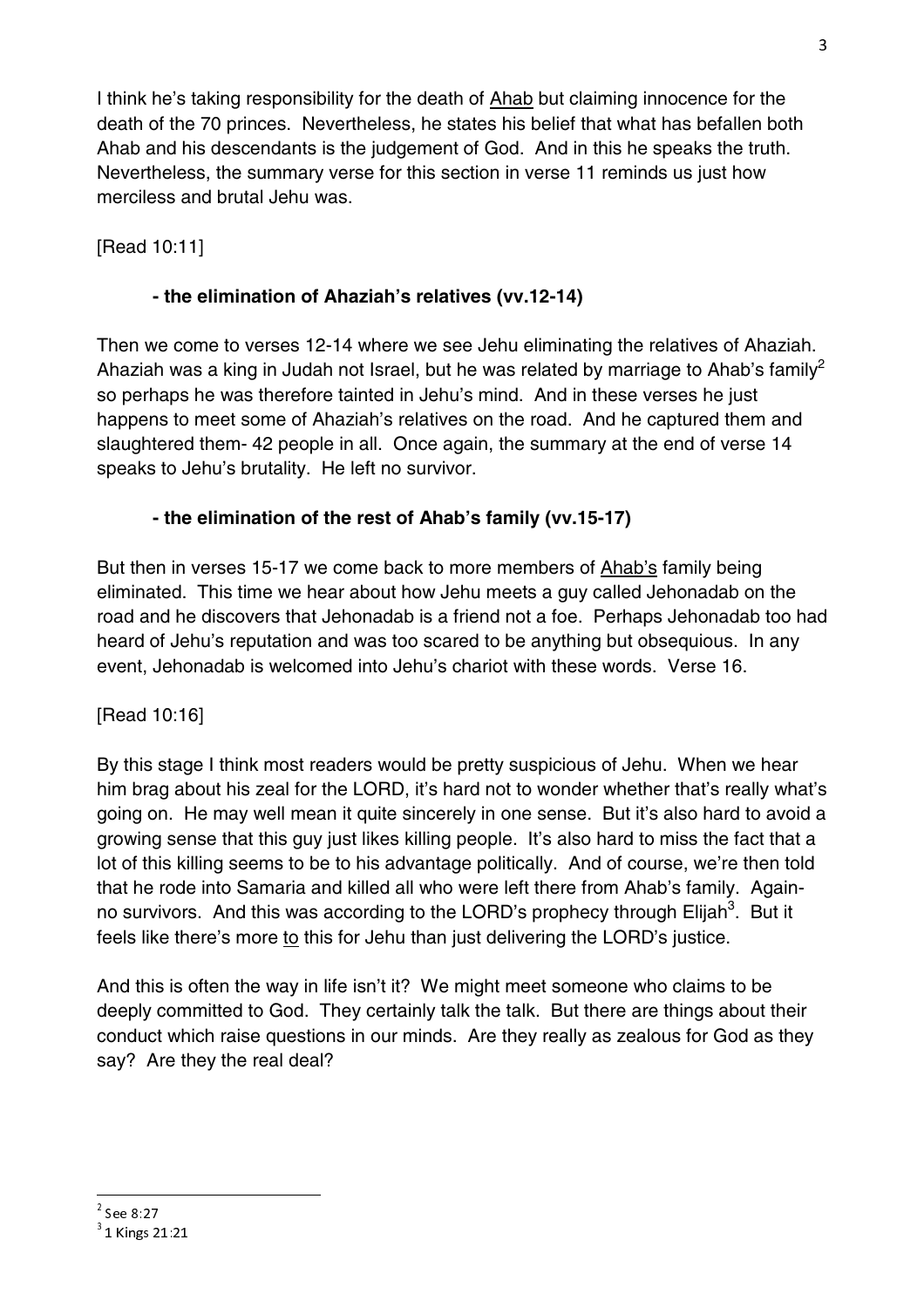I read a story online this week about this guy<sup>4</sup>. [SLIDE] Apparently police in Portsmouth Ohio in the US were looking for this man- Ronnie Williams Junior. It was reported that he'd convinced three local churches that he is Ed Sheeran- the famous singer. And it was further reported that he even went as far as performing The Shape Of You in front of Christ Community Church last Sunday. The report said that when the pastor was asked why he believed the real Ed Sheeran would perform for 35 dollars and a sandwich, he said he just assumed he'd fallen on tough times.

Now sadly, it turned out the report was a hoax. But it certainly served the purpose of amusing me. And it illustrates my point. Sometimes people aren't who they claim to be. Jehu says here that he's a man of great zeal for God. But we're right, I think, to have a sneaking suspicion that Jehu may not be all he claims.

# **- the elimination of Baal worship (vv.18-28)**

And then we come to verses 18-28- the elimination of Baal worship. Here we find Jehu pretending to be a Baal worshipper himself, and assembling a great gathering of all the idol's prophets and priests. He deceived them into thinking he was going to give a great sacrifice to Baal. He even dressed all the Baal-serving guests in special robes. But as it turned out the robes were probably just to make them identifiable for those who'd come to kill them. Because when they're all assembled in the temple of Baal, 80 of Jehu's soldiers are let loose and all Baal's prophets and priests are massacred. No survivors.

And they also destroyed Baal's temple too. Verse 26- they burnt Baal's sacred stone. Verse 27- they tore down the building and turned it into a latrine. As one writer says, this is Jehu's "temple to toilet program"<sup>5</sup>.

And once again there are some reasons why Jehu may have thought that this was a good thing in the eyes of God<sup>6</sup>. But it's also possible, isn't it, that this was Jehu obliterating everything to do with Ahab's reign, more than it was a genuine zealous pursuit for the honour of the LORD. At best we'd want to say that to the very end of this narrative, Jehu remains a very ambiguous character.

#### **- the evaluation of Jehu (vv. 29-36)**

But then when we come to the evaluation of Jehu in verses 29-36, most of the ambiguity falls away. The author of 2 Kings tells us what God thinks about Jehu and his reign as Israel's king. And here we're not left in any doubt, that Jehu was, in fact, a great disappointment to God.

Although, as we might expect, this evaluation of Jehu's life is still a mixed review. To begin with verse 29 spells out that for all his opposition to Baal and his servants, Jehu was still an idol worshipper himself. At the end of the day he was a hypocrite. His self-

<sup>&</sup>lt;sup>4</sup> https://wakr.net/local-news/item/165252-ed-sheeran-look-a-like-scammed-ohio-churches. Accessed<br>27/02/2020 -2.24

<sup>27702/2020- 3:24</sup>pm.<br><sup>5</sup> Dale Ralph Davis, p.162. Or as we could call it: 'desecration by defecation'.<br><sup>6</sup> F – D – t

<sup>6</sup> Eg. Deuteronomy 13.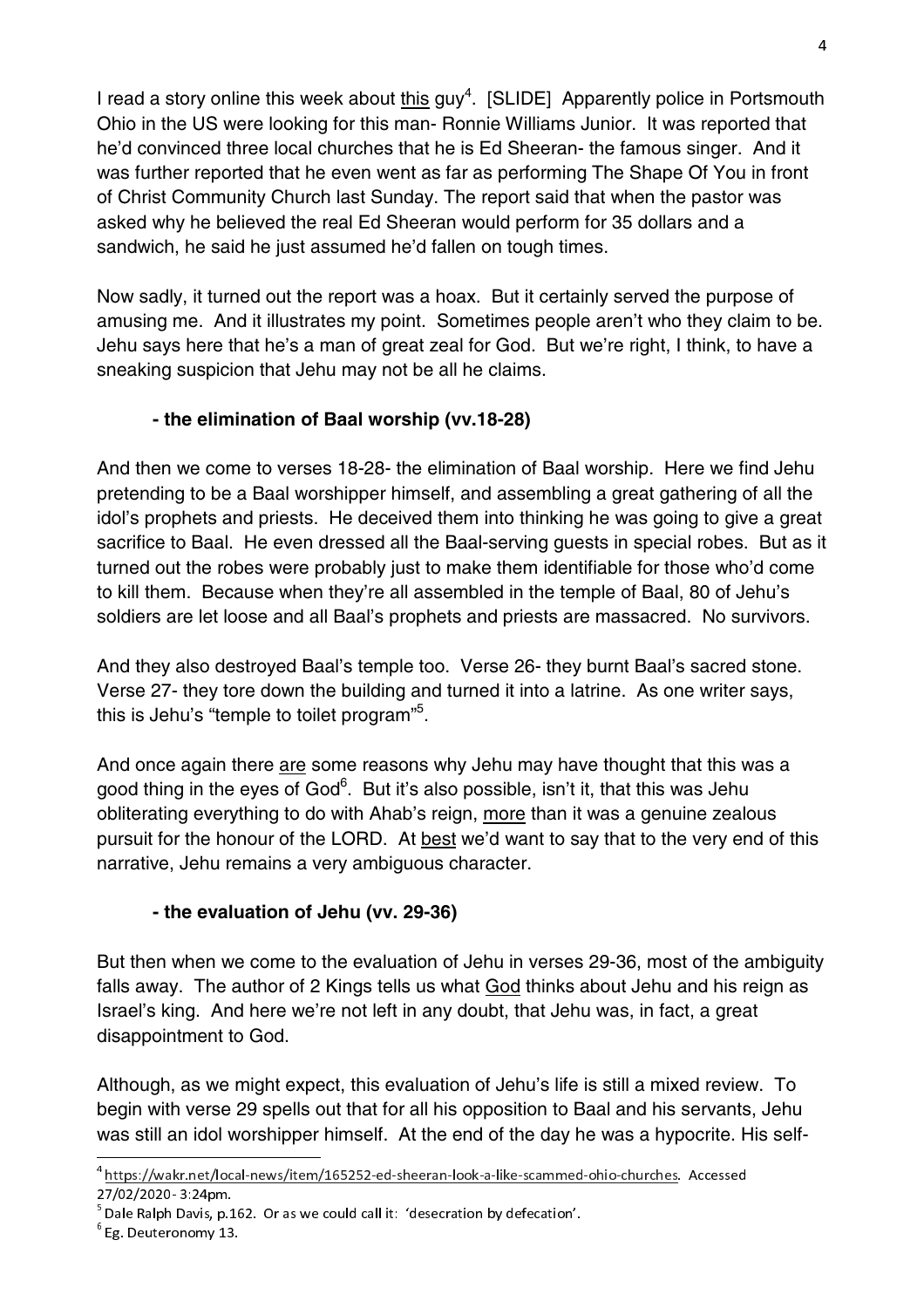proclaimed zeal for the LORD was not the whole story. He had a sinful secret. He talked the talk but he didn't walk the walk. Verse 29.

[Read 10:29]

And this is reiterated in verse 31.

[Read 10:31]

And it's probably because of his sinful hypocrisy that God brings the punishments on Israel that verses 32-33 describe.

But at the same time there's still the fact that God did use him to accomplish his purposes. And we may wish that this wasn't the case, but the author of 2 Kings doesn't fail to include verse 30 in his final assessment of Jehu too.

[Read  $10:30$ ]<sup>7</sup>

Despite his hypocrisy, God still praises Jehu for having delivered justice to the house of Ahab. And we who read this today have to come to terms with this. At one level, it may trouble us. But I want to remind you that this is not an issue unique to Jehu. In fact, we see this time and time again throughout the Bible. God uses wicked men to accomplish his purposes. Some of the so-called heroes like Abraham and David are in that boat. But then we might also think of Joseph's wicked brothers; the people of Assyria who took Israel into exile. And most notably, of course, the Jewish leaders who crucified Jesus. All of these are examples of sinners used by God to fulfil his plan. Many of these are examples of God using the sin of sinners but turning it to a good purpose. As I said at the beginning tonight- God chooses to use people to accomplish his purposes, and he only has sinful people to choose from. Or in the more poetic words of one commentator: 'God has no sterilized instruments'<sup>8</sup>. It's true isn't it? After all, he uses us to fulfil his purposes too?! $9$ 

# **3. Learning from the Fallible King.**

Well, so much for Jehu. What about us? What are we meant to learn from a chapter like this? What's the relevance? Well, let me conclude this morning/evening by pointing out some things we can learn here from Jehu, and also some things we're reminded of about God.

So first, point 3, learning from the fallible king. What does Jehu teach us?

<sup>&</sup>lt;sup>7</sup> I suppose four generations of kings is something. But it's really only a fractional blessing from God, and one that<br>And the state of the state of the state of the state of the state of the state of the state of the st matches Jehu's half-hearted service.<br><sup>8</sup> Dale Ralph Davis- p.161.

bale Ralph Davis- p.161.<br><sup>9</sup> I note as well here that verse 36 tells us Jehu reigned for 28 years. And yet, it would seem that his life is summarised in these two chapters by focussing on the violent start to his reign. It would seem that the author of 2. Kings believes we learn all we hele to about Jehu from this snapshot (cf. how we learn about the reign of Ahaziah<br>. in chapter 1 from the way he died).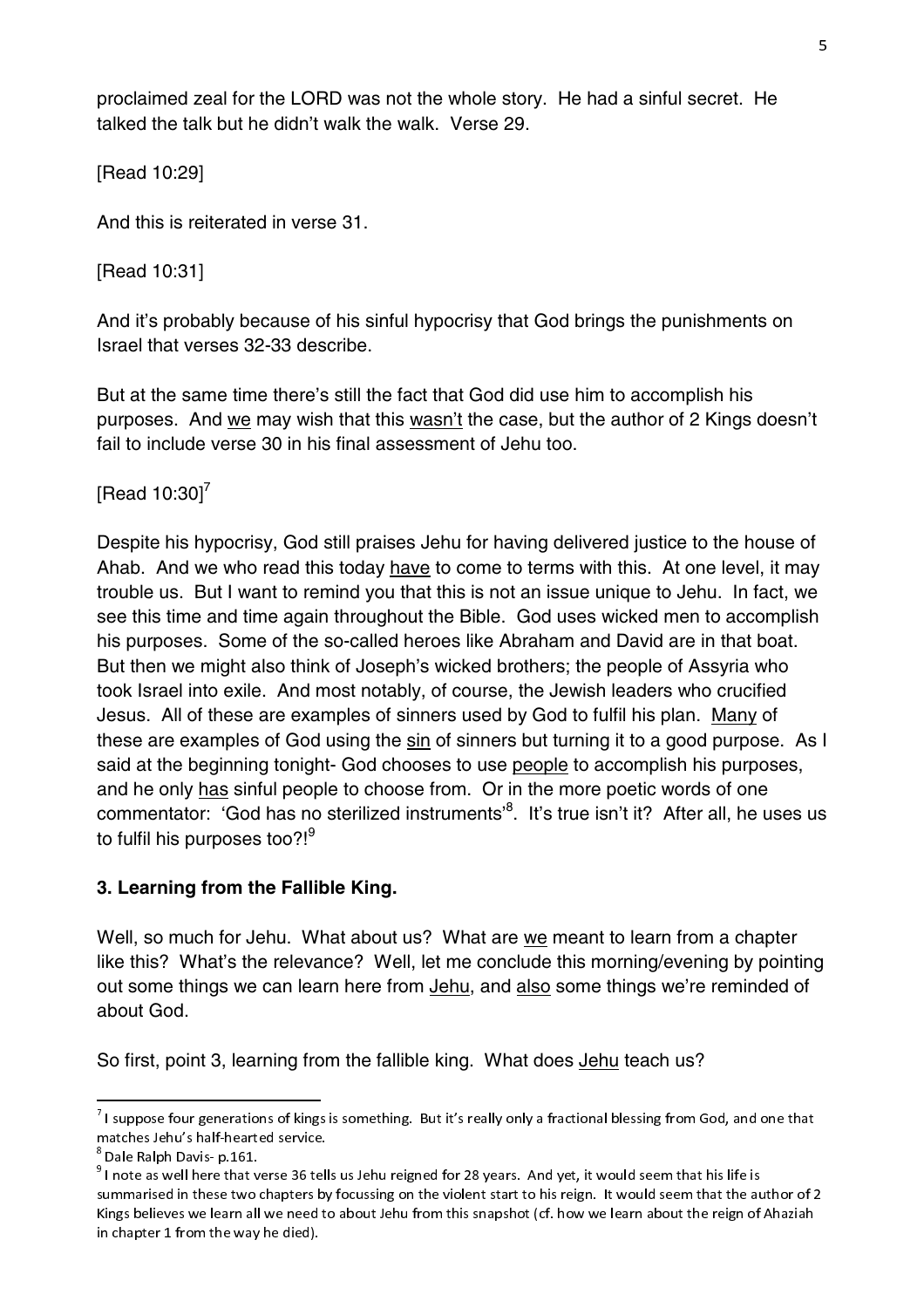#### **- going too far**

I guess firstly he teaches us about the danger of going too far. He knew God had a role for him to play in dispensing his justice. And there was nothing wrong with that. But the ambiguity that runs through this chapter is because we're never sure whether that's all Jehu is doing. We've always got this nagging hunch that Jehu is going beyond his brief. And I think in the end that is the conclusion the chapter invites us to draw. Jehu may well have been dispensing God's justice. But it also seems true that he just liked killing people, that he's a basically bloodthirsty man. And it's hard not to think he was, at many points, working to establish his own dynasty, more than God's rule. He went too far.

Perhaps when he invited Jehonadab in verse 16 to come and see his zeal for the LORD there was something true in that? Maybe at some level he really did want to do the LORD's work? But what becomes pretty clear is that Jehu was zealous for other things too. With his mouth he identified as a zealous servant of God. But in his heart he was deeply divided. That's certainly the verdict of verse 31.

# **- not going far enough<sup>10</sup>**

And ultimately it's that verse, verse 31, that might lead us to say the deeper problem with Jehu wasn't that he went too far, but that he didn't go far enough. That is, he was happy to take the blow-torch to God's enemies, but he wasn't prepared to turn it on himself. God's verdict in verse 31 is that he was not committed to obeying God with all his heart. And that ought to make us sit up and take notice.

Because the danger of us being like Jehu in this is very real. In fact, Jesus once said that on the final day of judgement there will be people who with their mouths identify as zealous servants of God, but whose hearts betray them. Matthew 7:21-23.

[Read Matthew 7:21-23]

They're pretty sobering words aren't they? Like Jehu, they remind us that it's possible to believe you're in God's corner, and it's even possible to be doing God's work, but to ultimately not belong to him. This also makes me think of the apostle Paul before he became a Christian. He teaches us, does he not, that it's possible to be known as "zealous" for God, but to actually be an opponent of God's Son. In all of these ways the Bible reminds us that there are plenty of people in the world today who think they're Christians but who aren't. There may even be people like that here at St Mark's today? These are people who say some of the right things, and who maybe even do some good things, but they are not actually committed to obeying God with all their heart. And in what can only be described as a tragedy beyond all tragedies, one day, Jesus will have to tell them that he never knew them.

 $^{\rm 10}$  This expression is borrowed from Dale Ralph Davis- p.163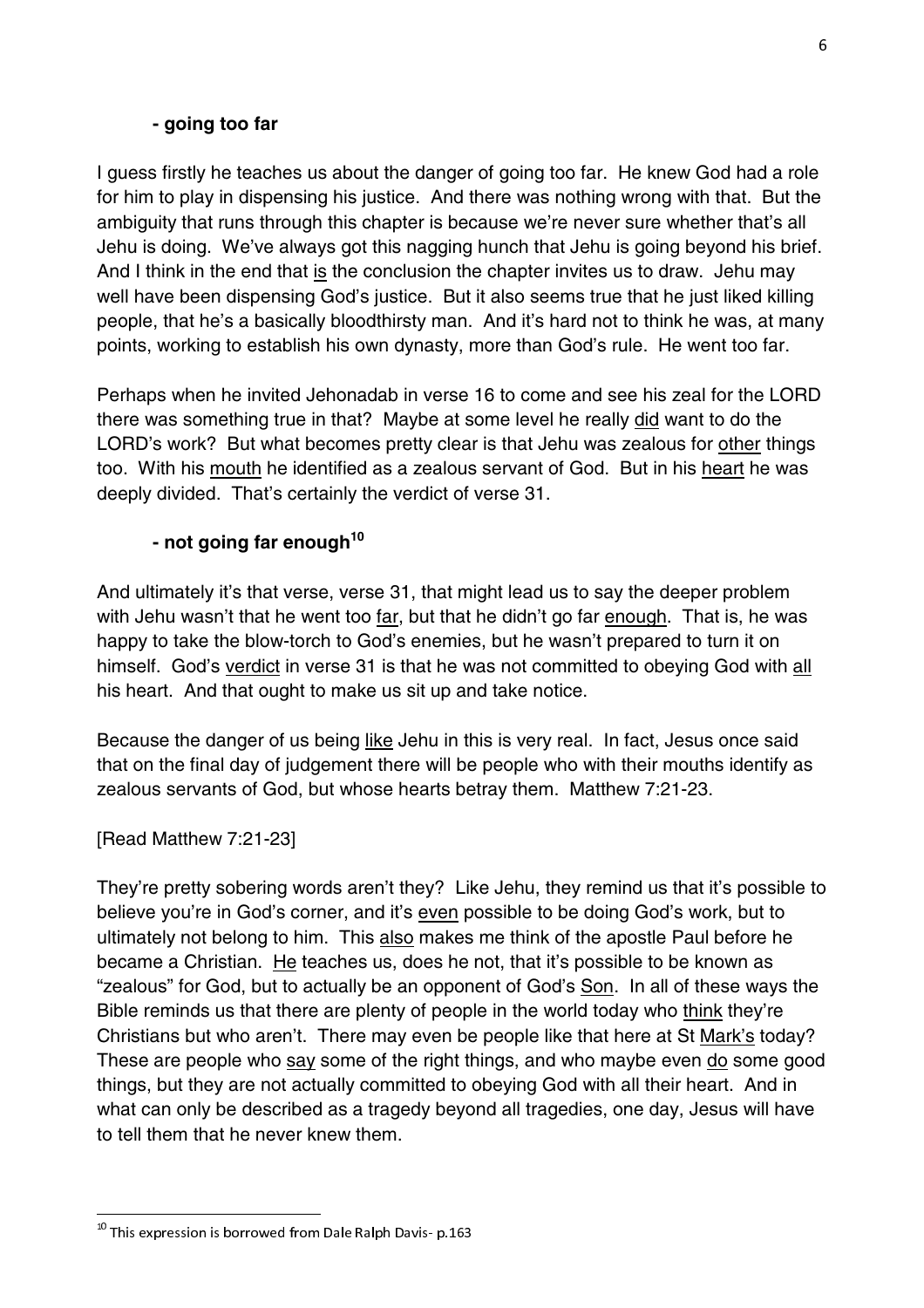But of course there's also a warning here for true Christians isn't there? We must be so careful not to allow compromise in our hearts to grow up like a weed in the garden of our work for God. We must be so careful not to rely on the appearance of zeal for God. We must never fall back into thinking that our relationship with God is measured by the extent to which we serve his purposes. Because it's always about the heart. And we must keep asking ourselves- does Jesus have all of it? All of our hearts?

# **4. Trusting the Unfailing God.**

That's an important question isn't it? And it's a question that can really expose us and trouble us. And that's why it's important we don't finish there. Because 2 Kings 10 does want us to ask ourselves that hard question about our hearts. But that's not where 2 Kings 10 wants to leave us. It doesn't want us to finish our reflections with introspection, but rather with the knowledge of God. It doesn't want us to leave this chapter thinking only about ourselves, but also, and most importantly, about God.

Because at the heart of this chapter is a powerful contrast. It's a contrast between a fallible king and the unfailing God. A contrast between a flawed and corrupt servant of God, and the one he served who is never corrupt- the one who is entirely without failings. Entirely.

Verse 10 of our chapter is the critical verse I think. And ironically, these words come from Jehu's own mouth.

[Read 10:10]

If the theme of Jehu's life was "no survivors", the theme of God's life, is "no failures". No promise has ever failed. No word that has come from his mouth has ever failed to be true. No action he has intended has ever failed to come to pass. That sounds to us too good to be true. It's genuinely hard for us to imagine a faultless person. We don't know any. But if we know God we do. And here there are three dimensions of the divine faultlessness that I want to finish with this morning/evening.

#### **- his justice**

Part of what verse 10 is saying is that his justice never fails. And as we've seen over the past two Sundays, this is a big part of what 2 Kings 9-10 are teaching us. Ahab shook his fist at God his whole life long. And God said that one day his wrath would fall on Ahab and his family. And 2 Kings 9-10 show us that it did. God kept his word. There is no escaping God's justice.

And as Pat reminded us last week in his very fine sermon on 2 Kings 9, it's superlatively good to have a God of justice. It means that no injustice we suffer or see in this world will go unchecked. We can trust him to be just. And knowing that is what helps us survive in an unjust world without going completely crazy. And knowing that is what